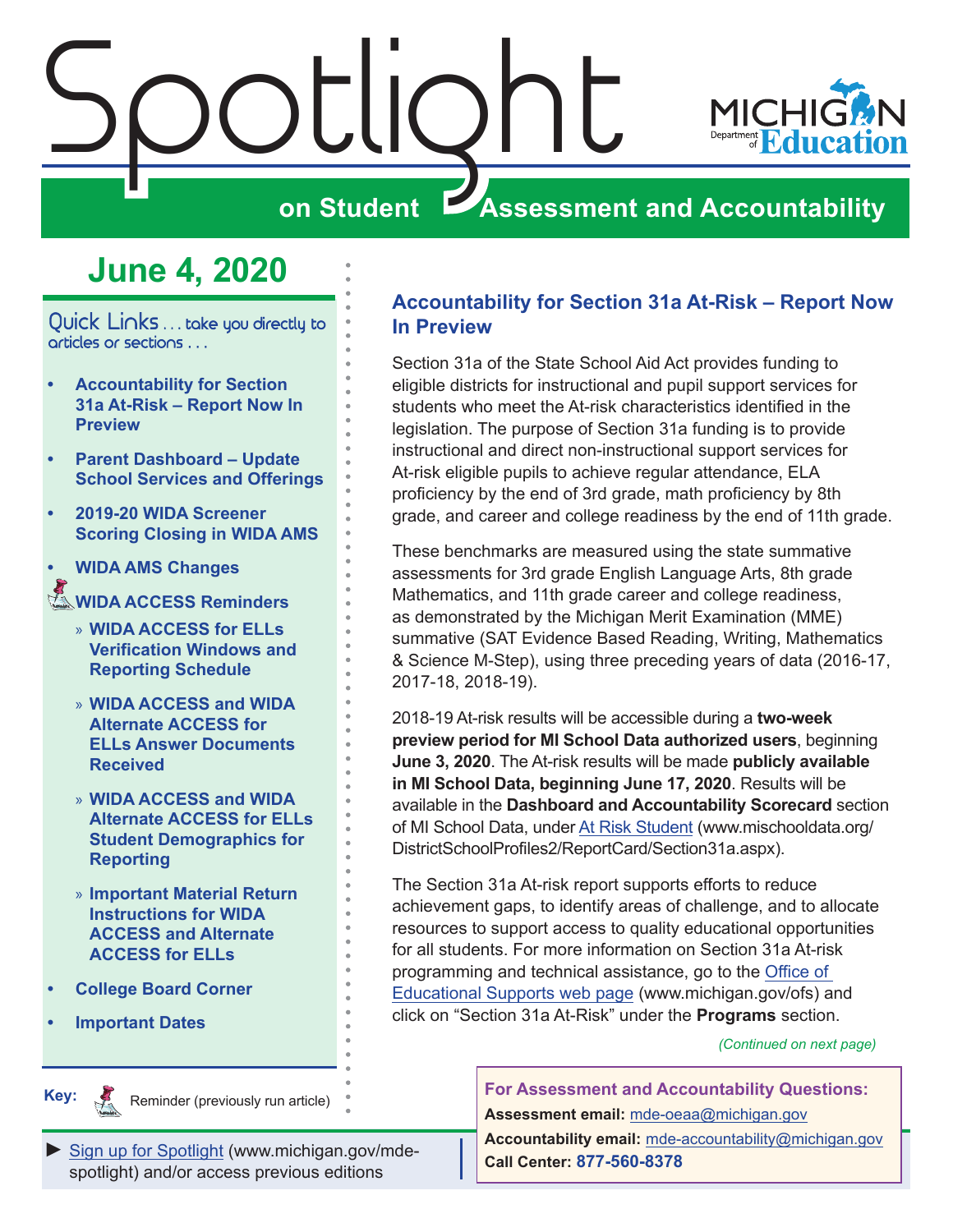<span id="page-1-0"></span>Additional programming and technical assistance questions can be referred to Dawn Carmody at [dcarmody1@michigan.gov](mailto:dcarmody1%40michigan.gov?subject=) and Stephanie Holmes-Webster at [holmeswebsters@michigan.gov](mailto:holmeswebsters%40michigan.gov?subject=); Joan Jackson at [jacksonj33@michigan.gov;](mailto:jacksonj33%40michigan.gov%2C?subject=) or Suzanne Grambush at [grambushs1@michigan.gov](mailto:grambushs1%40michigan.gov?subject=). For questions related to accountability for Section 31a At-risk, contact Alexander Schwarz at [schwarza@](mailto:schwarza%40michigan.gov?subject=) [michigan.gov.](mailto:schwarza%40michigan.gov?subject=) For questions related to Section 31a At-risk report utilization, functionality, and logging into MI School Data, contact the CEPI help desk at [CEPI@](mailto:CEPI%40michigan.gov?subject=) [michigan.gov.](mailto:CEPI%40michigan.gov?subject=)

#### **Parent Dashboard – Update School Services and Offerings**

The Center for Educational Performance and Information (CEPI) will be pulling School Services and Offerings (also referred to as Points of Pride) information from the Educational Entity Master (EEM) on June 30, 2020.

School Services and Offerings information is displayed on the Parent Dashboard. Submission of this information is optional; however it provides parents useful information on schools, including which sports, arts, and clubs are available at a school. This information is not tied to a specific school year, so it is recommended that schools review this information periodically to ensure its accuracy.

To check your existing School Services and Offerings information, review your school's Parent Dashboard report on [MI School Data](http://www.mischooldata.org/ParentDashboard/) (www.mischooldata.org/ ParentDashboard/).

Once you have navigated to your school, click on the "School Services and Offerings" link on the left-hand menu or click the "School Services and Offerings" button in the school information section of the Overview.



On the School Services and Offerings page, you can expand the topics (such as Arts, Clubs, Music) to check if your school has submitted information. Certain topics, such as Advanced Placement classes, are collected from other data sources. A topic for which no information has been submitted will display a "No Data Available" message.

#### **Clubs**

Clubs Offered at School

• No Data Available

A topic for which information has been submitted will display the values previously submitted by the school.

#### **Clubs**

Clubs Offered at School

- Speech and Debate
- Music
- Other Clubs

Instructions are available on [how to submit this](https://www.michigan.gov/documents/training/EEM_and_PoP_621788_7.pdf)  [information](https://www.michigan.gov/documents/training/EEM_and_PoP_621788_7.pdf) (www.michigan.gov/documents/training/ EEM\_and\_PoP\_621788\_7.pdf).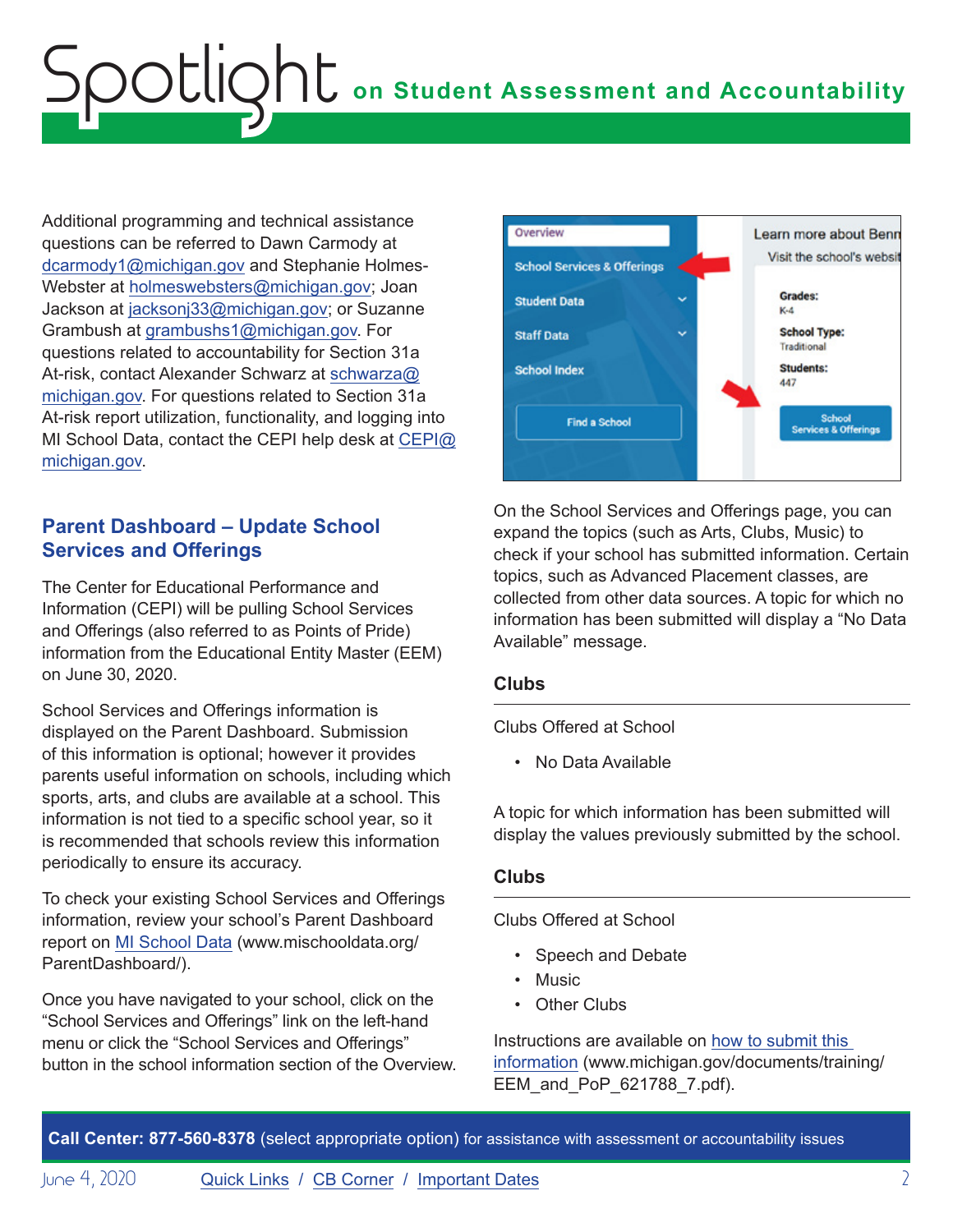#### <span id="page-2-0"></span>**2019-20 WIDA Screener Scoring Closing in WIDA AMS**

**June 25, 2020** is the last date on which educators can score any remaining Speaking or Writing responses in WIDA AMS, for students who were screened before school closures began. After this date, student responses that haven't been scored will no longer be accessible for scoring from the 2019-20 school year. Educators may still view individual reports for students who completed and had scored all domains of the WIDA Screener. On June 26, educators will see the 2020-21 school year listed in the WIDA AMS dropdown menu.

#### **WIDA AMS Changes**

On **June 26, 2020**, WIDA AMS users will see updates and enhancements to the following:

- WIDA AMS login page
- primary navigation features
- Central Office Services (COS) new interface
- Site Selection

A recording of a Q&A Webinar on these changes can be found in the **WIDA Secure Portal** [Download Library](https://gcc01.safelinks.protection.outlook.com/?url=https%3A%2F%2Fportal.wida.us%2Fclient%2FDownloadLibrary.aspx%3Futm_source%3DCR-WW052720%26utm_medium%3Demail%26utm_campaign%3DWIDAWednesday%26utm_content%3Dtext-Download-Library&data=02%7C01%7Cpaulj%40michigan.gov%7C63c535e71f784722f13c08d80262f59b%7Cd5fb7087377742ad966a892ef47225d1%7C0%7C0%7C637261971333052395&sdata=CSJ6s3JmU9IiGQ40VBUrd4%2BFoVxBCZbX4g6ZlkVvgbA%3D&reserved=0) (https://portal.wida.us).

# **EWIDA ACCESS Reminders**

#### **WIDA ACCESS for ELLs Verification Windows and Reporting Schedule**

English Learner Assessment Coordinators should review the following schedule of remaining activities for the Spring 2020 WIDA ACCESS for ELLs and WIDA Alternate ACCESS for ELLs administration.

The Michigan Department of Education (MDE) will have two rounds of releasing score reports, but there will be only one opportunity for schools to review and submit issues through Answer Document Verification in the OEAA Secure Site. Schools will also have an opportunity to view the Accountable Students and Not Tested report and to submit changes in the Michigan Student Data System (MSDS) for reporting. As a reminder, there is no accountability reporting for 2019/2020 school year.

As noted, summative WIDA testing materials will fall into two categories:

- **Round 1**: materials received at DRC by May 6
- **Round 2**: materials received at DRC by August 7

If you have not yet returned your summative WIDA ACCESS for ELLs and WIDA Alternate ACCESS for ELLs materials, make plans to do so by **August 7, 2020**. Directions for returning materials can be found in the previous article. The dates for the release of reports and submitting of issues are as follows.

- **Accountable Students and Student Demographics in OEAA Secure Site** – includes all English learner students in grades K-12
	- » Monday, May 18 Friday, June 26, 2020

*(Continued on next page)*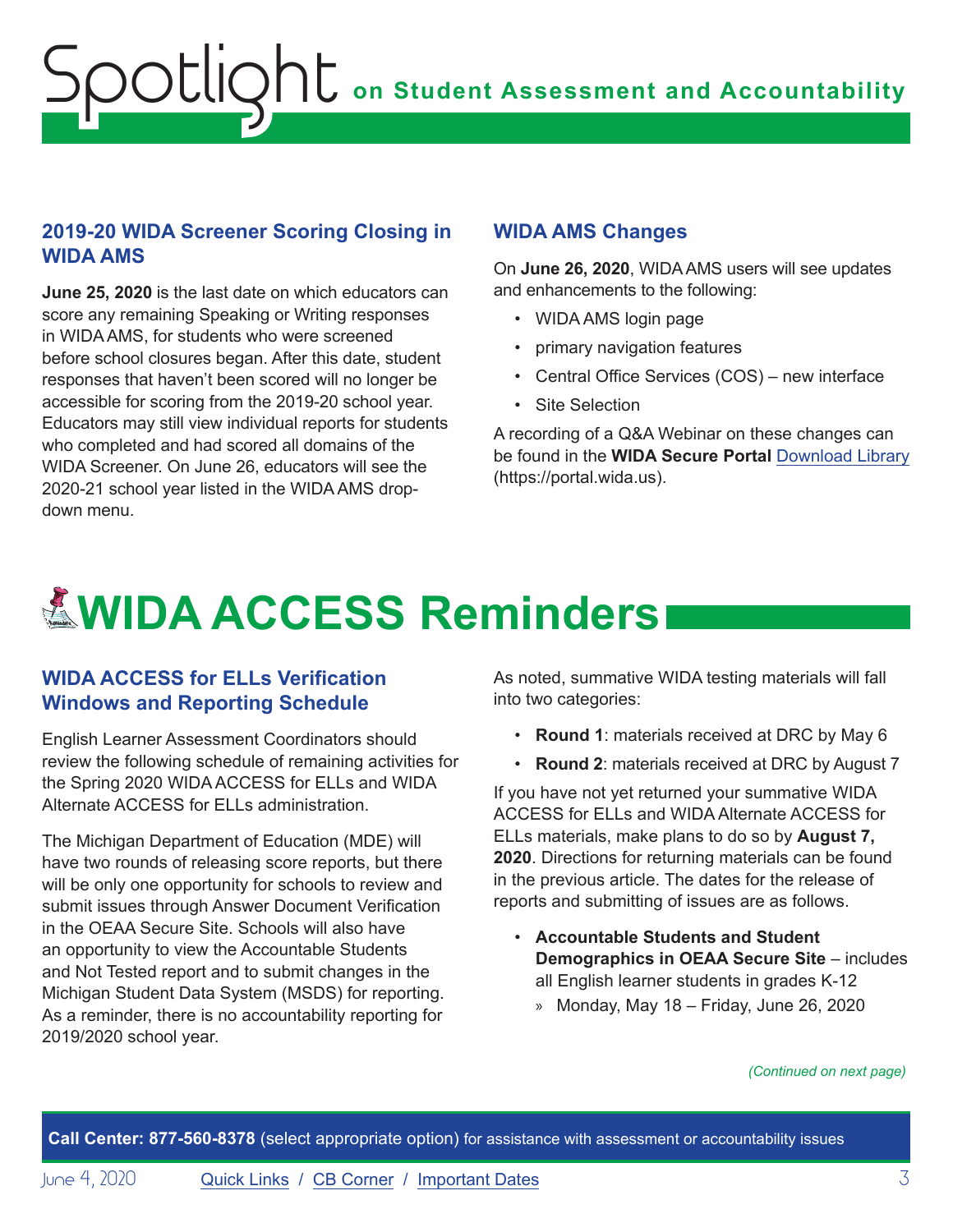- <span id="page-3-0"></span>• **Test Verification (Answer Documents Received) in OEAA Secure Site** – includes all electronic and paper/pencil answer documents received or expected to be received
	- » Tuesday, June 23 Friday, June 26, 2020
- **Student Data File available in OEAA Secure Site** – only Round 1 materials
	- » Early August
- **Reports posted to WIDA AMS** only Round 1 materials
	- » Tuesday, August 4, 2020
- **Final Material Return Deadline** Round 2 » Friday, August 7, 2020
- **Student Data File available in OEAA Secure Site** – includes Round 1 and Round 2 materials » Mid-September
- **Reports posted to WIDA AMS** includes Round 1 and Round 2 materials
	- » Mid-September
- **Hard copy reports for Round 1 and 2** arrive in districts
	- » Friday, October 16, 2020

#### **WIDA ACCESS and WIDA Alternate ACCESS for ELLs Answer Documents Received**

Districts and schools will have the opportunity to view the Answer Documents Received for the Spring 2020 WIDA ACCESS and WIDA Alternate ACCESS and to report issues for possible resolution on the OEAA Secure Site **June 23 – June 26, 2020**.

Spring 2020 English learner assessment results will not be used for accountability reporting purposes; therefore schools will not submit a reason why a student did not test as in previous years. Schools will only need to verify that tests that have been taken, either online or by paper/pencil are accounted for and that there are no outstanding issues that might need resolution.

Instructions for the Answer Documents Received and Not Tested function can be found on the Secure Site Training web page (www.michigan.gov/ securesitetraining).

#### **WIDA ACCESS and WIDA Alternate ACCESS for ELLs Student Demographics for Reporting**

The Accountable Students and Demographics page for English learners in grades K-12 on the OEAA Secure Site opened on May 18, 2020. The student demographic information will be used on the WIDA ACCESS and WIDA Alternate ACCESS for ELLs reports only. Spring 2020 English learner assessment results will not be used for accountability reporting purposes. The page will display the school's current enrollment for students identified as the English learners, along with their demographic information from the Michigan Student Data System (MSDS). Schools should verify the enrollment of English learners listed and the student demographics. If updates need to be made in MSDS, work with your district MSDS person to make updates by midnight on **June 26, 2020**.

The Accountable Students and Demographic page will be updated daily, so it will continue to update as student record maintenance (SRM) files are submitted and certified in MSDS through midnight on **June 26, 2020**.

*(Continued on next page)*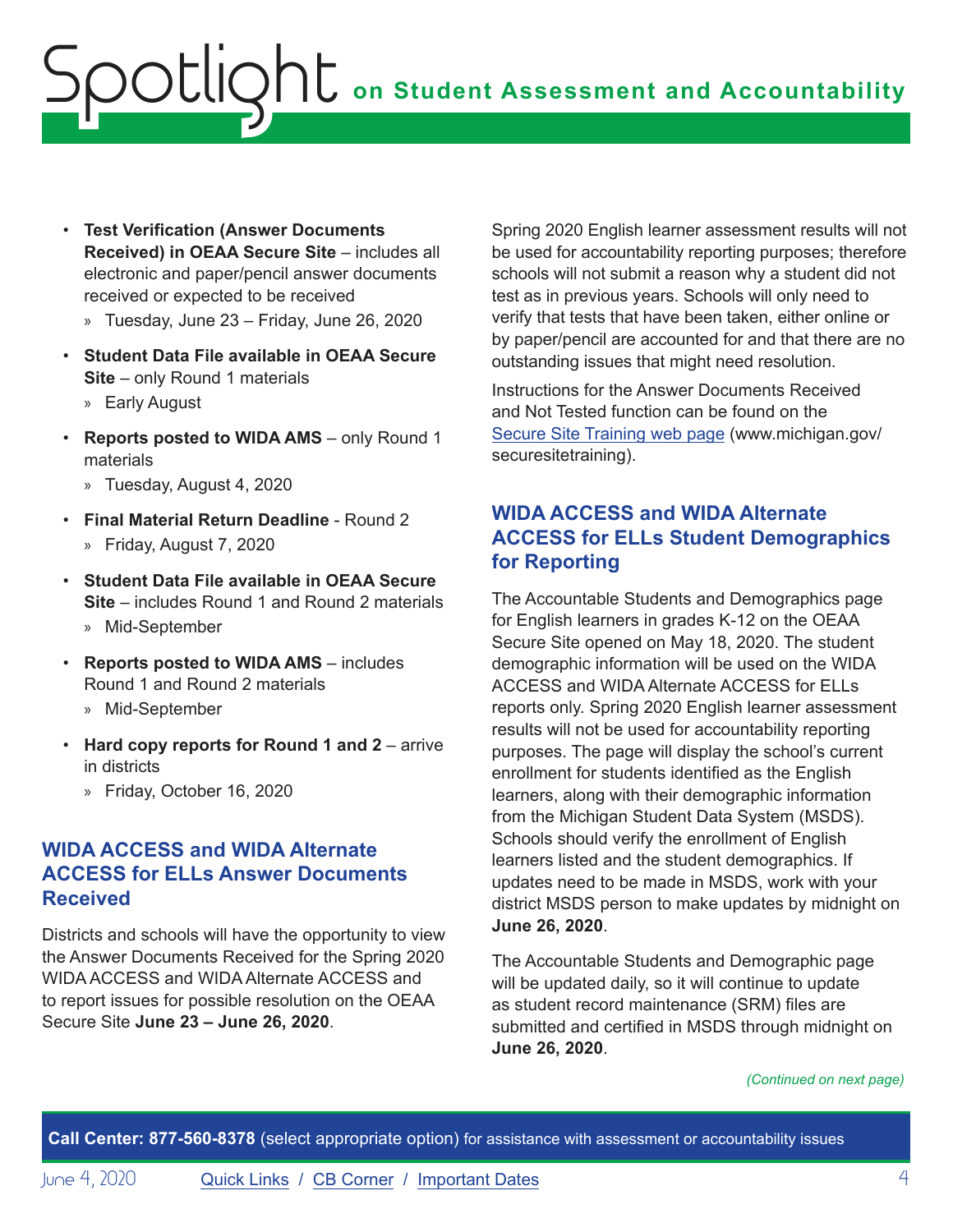<span id="page-4-0"></span>It is important to let your district MSDS person know to update enrollment records, student demographics, and especially student EL status changes in MSDS by midnight, **June 26, 2020**, with a student record maintenance (SRM) file **using an "as of" date on or before March 20, 2020**, to ensure the student's scores are not invalidated. If you are not sure who the district MSDS authorized user is, you can find their name and contact information on the District and School Contact page of the OEAA Secure Site.

Instructions for the Accountable Students and Demographics function can be found on the Secure Site Training web page (www.michigan.gov/ securesitetraining).

#### **Important Material Return Instructions for WIDA ACCESS and Alternate ACCESS for ELLs**

The Office of Educational Assessment and Accountability (OEAA) has provided the following instructions for WIDA ACCESS for ELLs and Alternate ACCESS material returns for this year's summative WIDA ACCESS testing window.

- If you have not yet returned your summative WIDA ACCESS for ELLs and WIDA Alternate ACCESS for ELLs materials, make plans to do so by **August 7, 2020**, while following current Executive Orders regarding school facility access.
- All completed tests will be scored **as long as they are returned to DRC** by the August 7 deadline. This includes paper/pencil test materials, such as completed Writing test booklets.

Directions for returning secure materials follows. **Note:** If you do not have daily UPS pickup, you must call UPS to schedule it the day before you need the pickup.

If you need more information on how to return materials, view the **After Testing** tutorial on the [WIDA](https://gcc01.safelinks.protection.outlook.com/?url=https%3A%2F%2Furldefense.proofpoint.com%2Fv2%2Furl%3Fu%3Dhttp-3A__s2720.t.en25.com_e_er-3Futm-5Fcampaign-3DMI09-26utm-5Fmedium-3Demail-26utm-5Fsource-3DEloqua-26s-3D2720-26lid-3D1445-26elqTrackId-3D1633C6280A3A8E348112D0BD1D0D7F67-26elq-3D6b36735f344f421a9a1bb48cae58a419-26elqaid-3D6405-26elqat-3D1%26d%3DDwMCaQ%26c%3D8zrWcxohc8EScTghaWfhULjPi_iW3pFnOBrhZAw_16M%26r%3DCMUvUOkR5Mt-691GvZKrhlhKVvOmCMJvIOm4ZoheWRIY9DlWCbCvAhxkRlNk7Kmx%26m%3DLK59sq64fRrYmnw67QzESya61xBETXtW8Qr3A67iTj8%26s%3DiY4l7TlMXKNZz9Zf8C7kMTO9M_pOWnuhobAPZCUDV2I%26e%3D&data=02%7C01%7Cpaulj%40michigan.gov%7C61a63dffa56a46df448e08d7beed86b4%7Cd5fb7087377742ad966a892ef47225d1%7C0%7C0%7C637187799691750942&sdata=eoYj7oj68pAlw63Cmoy87QHhNSJGac8sHmTiMk3BlD0%3D&reserved=0)  [Secure Portal](https://gcc01.safelinks.protection.outlook.com/?url=https%3A%2F%2Furldefense.proofpoint.com%2Fv2%2Furl%3Fu%3Dhttp-3A__s2720.t.en25.com_e_er-3Futm-5Fcampaign-3DMI09-26utm-5Fmedium-3Demail-26utm-5Fsource-3DEloqua-26s-3D2720-26lid-3D1445-26elqTrackId-3D1633C6280A3A8E348112D0BD1D0D7F67-26elq-3D6b36735f344f421a9a1bb48cae58a419-26elqaid-3D6405-26elqat-3D1%26d%3DDwMCaQ%26c%3D8zrWcxohc8EScTghaWfhULjPi_iW3pFnOBrhZAw_16M%26r%3DCMUvUOkR5Mt-691GvZKrhlhKVvOmCMJvIOm4ZoheWRIY9DlWCbCvAhxkRlNk7Kmx%26m%3DLK59sq64fRrYmnw67QzESya61xBETXtW8Qr3A67iTj8%26s%3DiY4l7TlMXKNZz9Zf8C7kMTO9M_pOWnuhobAPZCUDV2I%26e%3D&data=02%7C01%7Cpaulj%40michigan.gov%7C61a63dffa56a46df448e08d7beed86b4%7Cd5fb7087377742ad966a892ef47225d1%7C0%7C0%7C637187799691750942&sdata=eoYj7oj68pAlw63Cmoy87QHhNSJGac8sHmTiMk3BlD0%3D&reserved=0) (https://portal.wida.us). You will find the tutorial after logging into the WIDA Secure Portal and selecting the **Paper-Based** tile in the **ACCESS for ELLs Training Courses**. Next, select the **Afterward** tab, then **After Testing**.

#### **Labeling Booklets**

If you are returning booklets for completed tests, make sure correct and complete information is either labeled or bubbled on each student booklet. Failure to address incorrect, missing, or incomplete student information and labels may result in no student score. Follow the steps carefully.



- Place Student Pre-ID, District/School, or Do Not Process Labels (when applicable) on the front of the test booklet in the designated area ONLY (marked A).
	- » If no Pre-ID label, apply a District/School Label to the box (marked A).

*(Continued on next page)*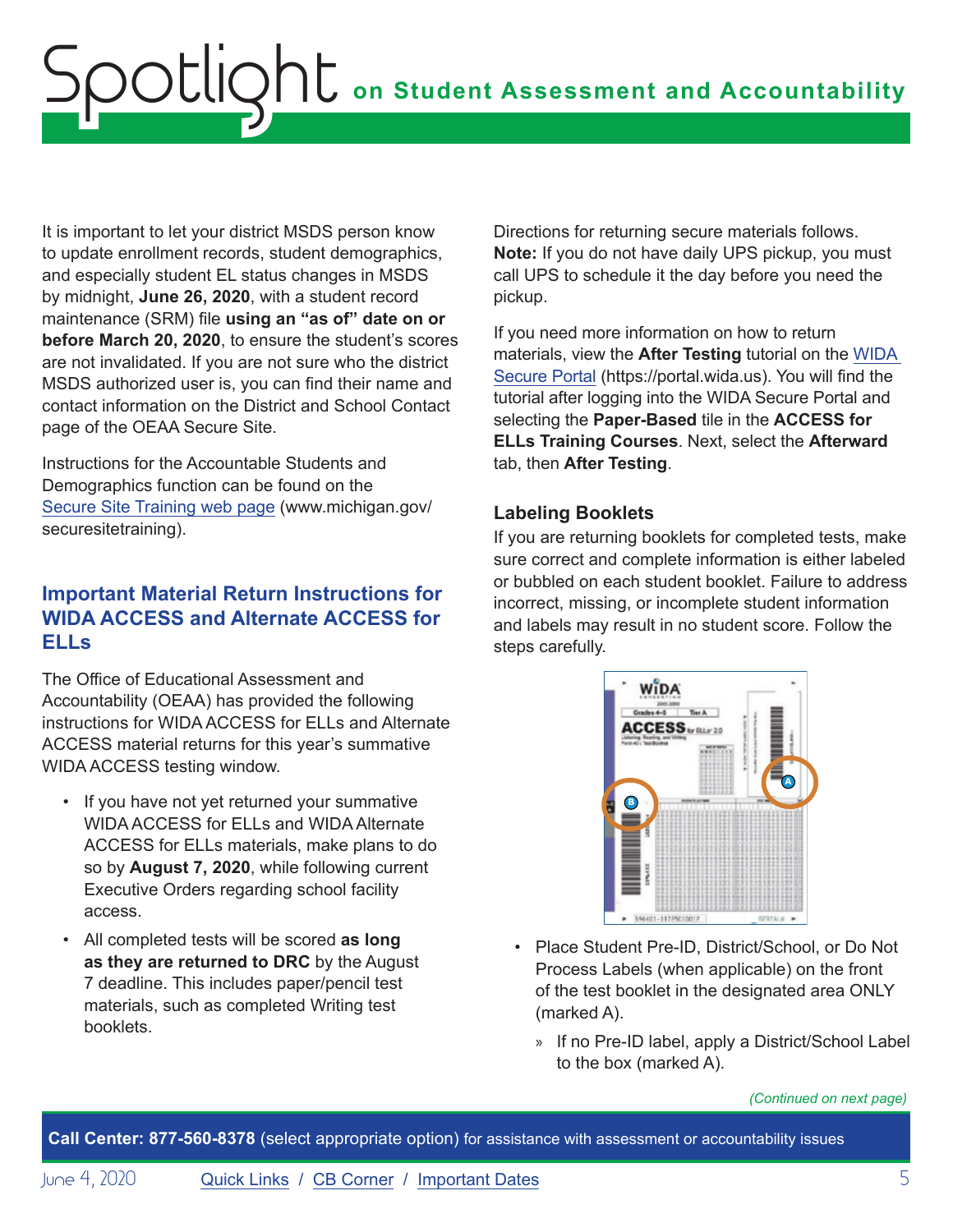- $\Box$  If the District/School Label is applied, bubble all demographic information on the back cover, using a number 2 pencil.
- **Do not place any label on the security barcode** (marked B).
- Leave unused test booklets blank—no label.
- If a District/School or Pre-ID label is placed on a test booklet, the test booklet will be processed and scored.

#### **Verifying Information and Bubbling Booklets**

It is crucial to verify the information displayed on the test booklets before returning the materials.

• **For District/School Labels:** Confirm the following information bubbled on the booklet matches what is in MSDS: District, School, First Name, Last Name, State Student ID, Birth Date, and Grade.

No additional District/School Labels can be provided at this time. If you are missing these labels, complete the district and school information on the back cover of the test booklet and ship it back to DRC.

- **For Pre-ID Labels:** If a Pre-ID label is incorrect, you may still use the label. Update the information in MSDS.
- To prevent a test booklet from being processed, place a Do Not Process Label over the District/ School Label or Pre-ID label. Do not cross out the label with a black marker. Do not use Do Not Process Labels for booklets that you want scored.
- Refer to the [Michigan Specific Directions](https://wida.wisc.edu/sites/default/files/state-specific-directions/MI-State-Specific-Directions.pdf) for information about what you do and do not need to bubble in on test booklets.

#### **Material Inventory and Accountability Form**

The same process that was used to inventory the original shipment of materials should be completed prior to returning materials, in order to confirm all secure materials are accounted for. Every school or district will have a Security Checklist that details every secure material delivered. It is the responsibility of the district or school personnel to verify that every secure material is being returned, used or unused.

If there are any missing materials, the district or school should complete the Accountability Form and list the discrepancy and the secure barcode of the material that is not being returned. This form can be found in [WIDA AMS](https://www.wida-ams.us/) (www.wida-ams.us) under **Materials**, then **Accountability Form**. At the bottom of the list of materials, there is a space labeled "Record reasons for discrepancies here." Record the barcode of the materials and explain the discrepancy.

#### **Return Instructions**

- Be sure to return **all secure materials** (including CDs, Scripts, Response Booklets) received, **with the exception of**:
	- » Test Administrator Manual
	- » District and School Test Coordinator Manual
	- » Return Material Instructions
	- » Any unused labels securely destroy them
	- » Security Checklists (keep for your records)
	- » Confidentiality Agreement (keep for your records)
	- » Packing lists
	- » School Range Sheets
	- » Scratch paper securely destroy
- Line each box with a plastic return bag to protect the test materials during transit.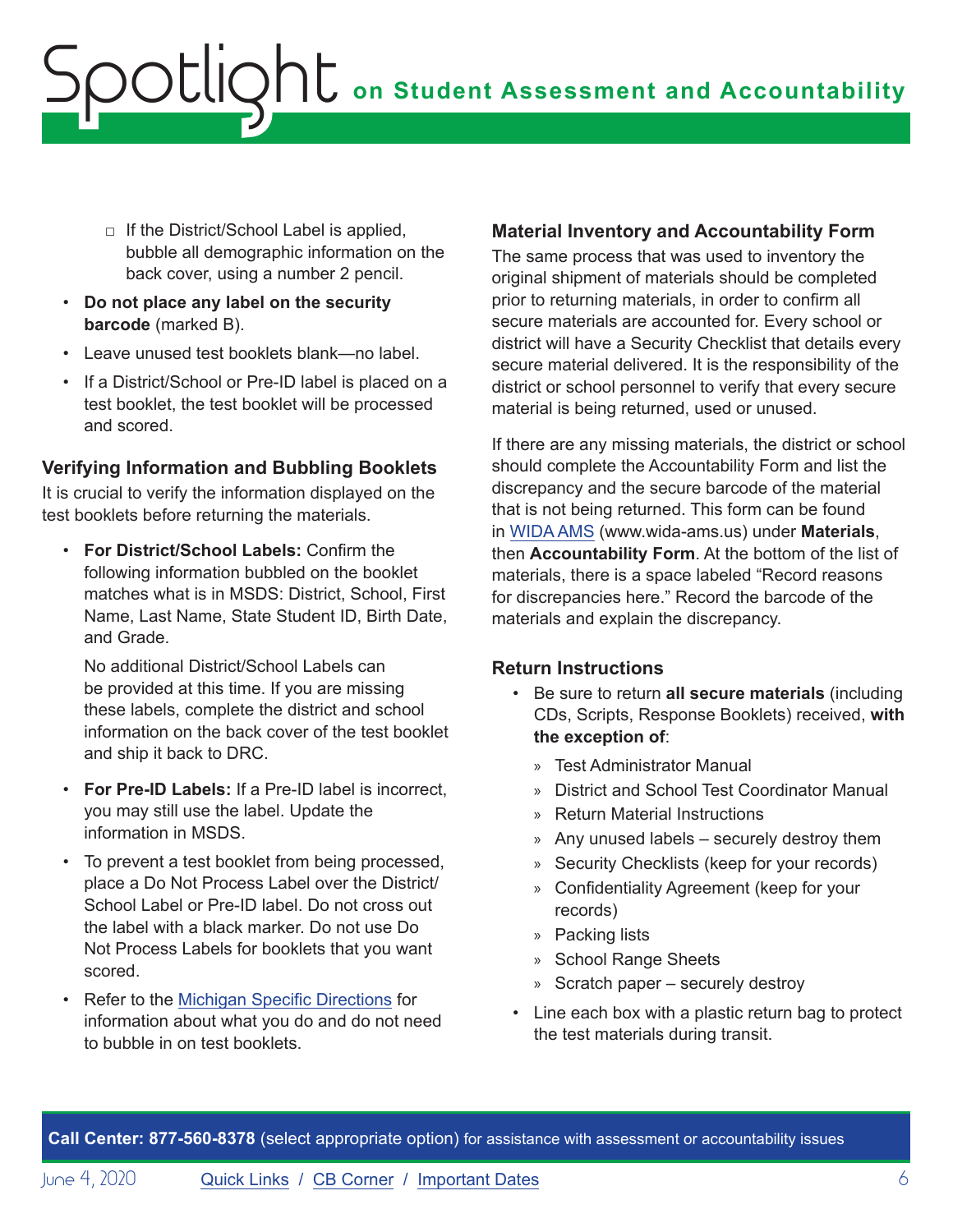- Secure the materials inside the plastic bag with a zip tie before sealing each box.
- Large Print and Braille materials can be folded to fit inside a standard-sized box.
- Use the boxes from the original shipment to return used materials. If a box is damaged or lost, you may substitute a box of similar size and strength.
- Place DRC return and UPS shipping labels on top of the boxes.

#### **Return Materials via UPS**

- Pre-paid UPS return shipping labels are provided in the Return Materials Instruction Packet.
- If you do not have a regularly scheduled UPS pickup, you must call UPS at 866-857-1501 and arrange for pickup at least one day prior to the day you plan to ship your materials.
- Count your boxes and advise UPS of the number of boxes they need to pick up.
- Keep the boxes in a secure location until they are given to the UPS driver. Materials should not be taken home and must remain in school buildings.
- You should not be asked to give payment.
- Note the UPS tracking number for each package. Keep the numbers for future reference to document the materials returned to DRC.

#### **UPS Shipping and DRC Return Labels**

If you need UPS Return Labels, contact DRC Customer Support. PDFs of the UPS return labels will be emailed to you for printing.

#### **Contact Information**

Contact DRC Customer Support with any questions at [WIDA@datarecognitioncorp.com](mailto:WIDA%40datarecognitioncorp.com?subject=) or call 855-787-9615.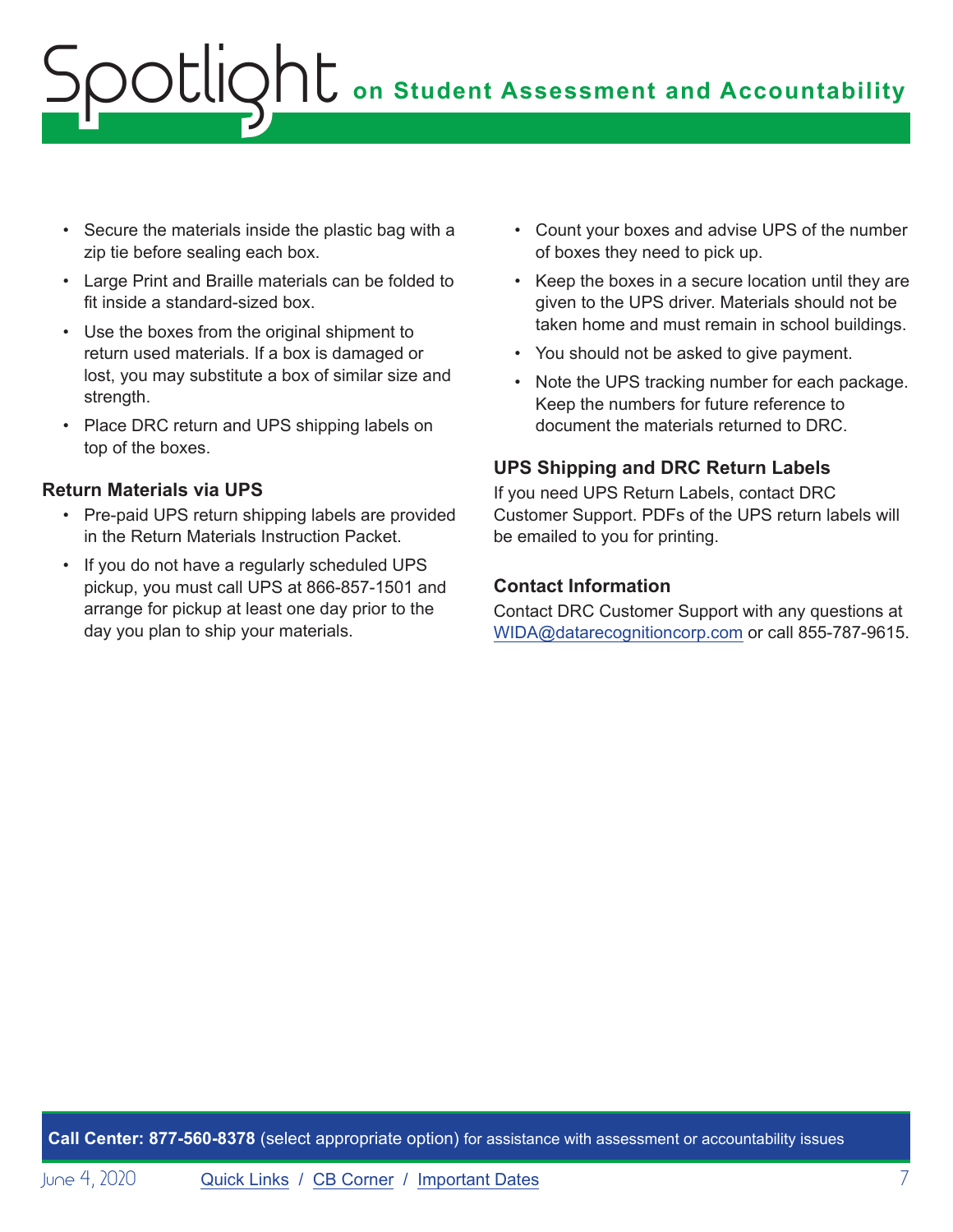### <span id="page-7-1"></span>College Board Corner

<span id="page-7-0"></span>potlic

*Information on SAT*®*, PSAT*™ *8/9, and PSAT*™*10 provided by the College Board*

### Reminders **Resources for Fall 2020 Testing**

College Board and the Michigan Department of Education are preparing a number of informational resources to assist you in planning for Fall 2020 testing. The resources are posted to both the [MME web page](www.michigan.gov/mme) (www.michigan.gov/mme) and the [PSAT web page](http://www.michigan.gov/psat) (www.michigan.gov/psat). These documents are living documents and will be updated as additional information is known. Keep watching the Spotlight to know when updates are planned.

#### **Resources Available**

- [Fall 2020 School Day Testing for MDE-](https://www.michigan.gov/documents/mde/Fall_2020_School_Day_Testing_for_MDE_Provided_Assessments_690609_7.pdf)[Provided SAT with Essay, PSAT/ NMSQT,](https://www.michigan.gov/documents/mde/Fall_2020_School_Day_Testing_for_MDE_Provided_Assessments_690609_7.pdf)  [and PSAT 8/9](https://www.michigan.gov/documents/mde/Fall_2020_School_Day_Testing_for_MDE_Provided_Assessments_690609_7.pdf):
	- » assessments to be administered to students in grades 9-12
	- » separate table with dates for each assessment
	- » information on accommodations
	- » systems used to support this testing
	- » parental consent for the Student Search **Service**
	- » additional information to help in the planning for Fall 2020 testing
- [Fall 2020 List of Important Dates:](https://www.michigan.gov/documents/mde/Fall_2020_List_of_Important_Dates_689777_7.pdf) list of important dates and deadlines for fall testing
- [Comparison of Fall 2020 and Spring 2021:](https://www.michigan.gov/documents/mde/Michigan_Fall_vs_Spring_ADA_691944_7.pdf) highlights and explains the differences between the Michigan-provided Fall 2020 and Spring 2021 administrations
- [Frequently Asked Questions, Fall Testing](https://nam04.safelinks.protection.outlook.com/?url=https%3A%2F%2Fwww.michigan.gov%2Fdocuments%2Fmde%2FMichigan_FAQs_ADA_691945_7.pdf&data=02%7C01%7Csthaler%40collegeboard.org%7Ce133257eede44e82cd5e08d80261521b%7C7530bdedfd6e4f58b5d2ea681eb07663%7C0%7C1%7C637261964308033767&sdata=DupAclI5ZwRkaelQMf5Q6DrAsM6Y9qjfhoOd6F%2FegKg%3D&reserved=0): provides answers to questions coordinators and administrators might have about the Fall 2020 administration

### Reminders **Upcoming Webinar**

College Board will be hosting a webinar on **June 10, 2020, from 10–11 a.m. ET** to review the policies and procedures for Fall 2020 testing. The webinar will include a review of important dates, as well as helpful information about how to use the College Board test ordering site and accommodations for fall testing. For the benefit of those who cannot attend the live webinar, it will be recorded and posted to the appropriate Michigan websites approximately a week after the live event.

[Register for the webinar](https://tinyurl.com/MichiganFall2020) (https://tinyurl.com/ MichiganFall2020)

#### **Test Ordering Site is Open**

The College Board test ordering site (TOS) is now open to place orders for Fall 2020 testing. If your school has never accessed TOS before, an email will be sent on June 9 to principals and test coordinators with a one-time access code needed to use TOS. You can begin to place your orders once this access code is utilized.